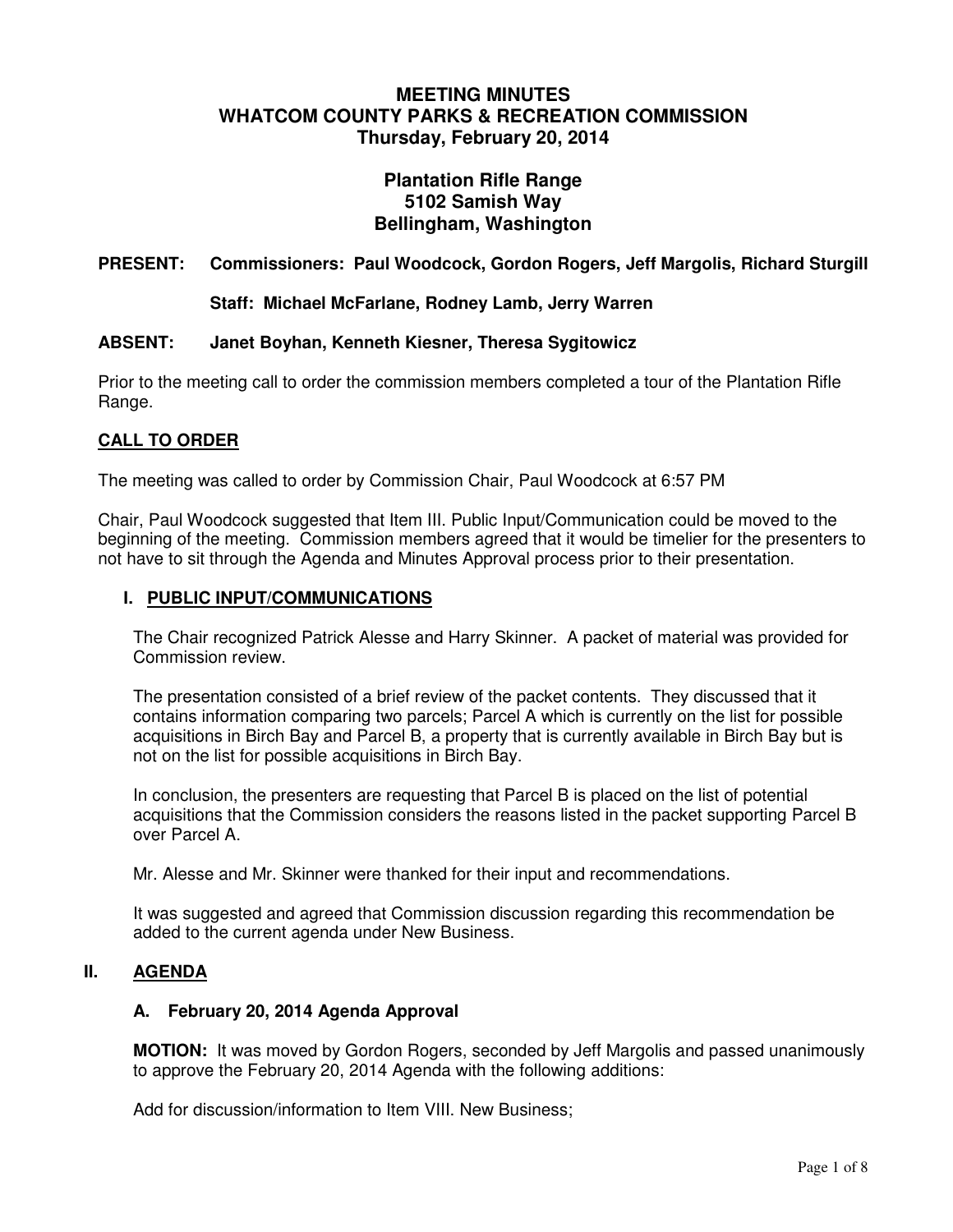- A. Proposed Park Acquisitions Birch Bay
- B. Proposed Storm Water Improvement at Cottonwood Beach

## **III. MINUTES**

## **A. January 16, 2013 Minutes Approval**

**MOTION:** It was moved by Richard Sturgill, seconded by Jeff Margolis and passed unanimously to approve the January 16, 2013 Minutes as written.

## **IV. DIRECTOR'S / OPERATIONS REPORT – MICHAEL MCFARLANE**

### **A. Reconveyance Update**

**1. Legal Documents –** Mike stated that a conference call was held on Wednesday, 2/18/14 with DNR. The purpose of the call was to review the title report and discuss property easements, deed restriction, and historical transactions. Some of the transaction date back to the early 1920s and 30s and will take some time to review but that at first glance everything looks to be in order.

There is still some work to be completed on the tower leases in terms of maintenance responsibilities and lease status.

**2. GIS Trail Mapping –** Staff continues with on-site mapping efforts in order to complete the maps prior to the park planning process.

**3. Locks –** DNR locks have been changed on several of the main access gates.

**4. Signage –** Work continues on the signage. The next large job will be posting the boundaries and access points on the property.

**5. Removal of mountain bike structures on DNR lands –** Work with the Whatcom Mountain Bike Coalition continues in an effort to remove some mountain bike structures that were previously erected on DNR lands. Work projects are being organized to remove those structures.

**6. Planning Process –** It is the goal to begin the planning process in late March. Commission members will receive notifications and updates as they are established.

The plan is to organize two work groups. One will address recreational issues and the other will deal with environment management strategies.

There are agencies, stakeholders and adjoining property owners that have an interest and will contribute in various capacities. This will be a public process.

The final process will be to refine the budget proposal by the end of March for Council action, dependent on County Executive input.

It was asked if it was Mike's intention to seek Commission representation on the work groups. Mike stated that it is his thought that the Park Commission will be involved in an advisory capacity that will oversee the planning process.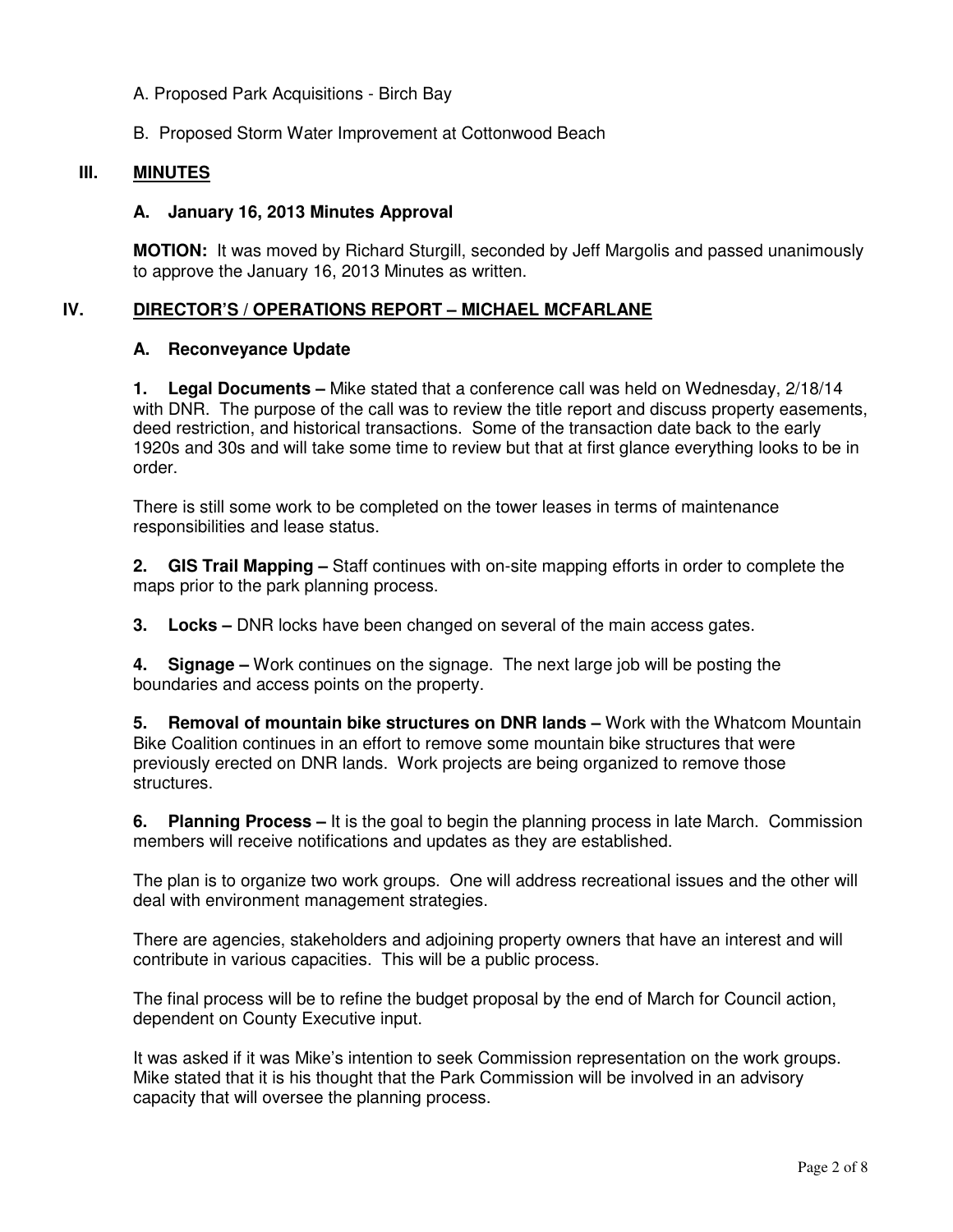Mike stated that attendance during any portion of the planning process would be welcome. He stated that there are also Whatcom County Council members that are interested in attending the public meetings and being involved in the process.

# **B. Staffing**

**1. Operations Manager –** Parks is currently scheduling interviews for this position. There were approximately 39 candidates that applied for the position.

**2. Seasonal Extra Help –** Advertisements for seasonal extra help will be released the first week in March. This is an employment period from April through the end of the year.

The employment application and application process are on the County web site.

**3. Park Ranger Position –** The applicant that was selected to fill this vacancy was Rob Boleak. He previously worked at Whatcom County Public Works, giving him extensive experience with equipment and maintenance. In addition, he has a law enforcement background, is a U.S. Air Force veteran and has excellent organizational skills. Parks is pleased to have him on the team. His current assignment is Silver Lake Park working with Lead Ranger, Erika Miranda.

Per an email request, Mike touched on County organizational continuity. Mike stated that many of the County employment positions are union positions. Individuals that sign for a position must meet minimum qualifications that are based on a job description and a variety of contract requirements. Some positions such as administrative positions have guidelines that are established in a manual and in some instances have County testing requirements.

Measures that are being implemented are capturing the institutional knowledge. Mapping this knowledge of systems, such as water, electrical, etc. and updating the operation manuals that are located at each park on a regular basis.

Cross training within positions provides a back-up of knowledge between parks and in an effort to reduce training time many of our supplies/products are kept standard from park to park reducing the need to train on different products when rotating staff.

**C. Everson Senior Center –** The hours of operation at the Everson Senior Center have changed from Wednesdays and Friday to Monday and Friday, beginning March  $1<sup>st</sup>$ . This will provide a cost saving for the Council on Aging by consolidating the meal program in the Everson and Sumas Senior Centers to the same days.

# **D. Contracts**

**1. Northwest Wildlife Rescue and Rehabilitation Center –** The Whatcom Humane Society will be assuming responsibility for the Northwest Wildlife and Rehabilitation Center prior to the end of this month. They will continue to accept wildlife through the center in order to keep wildlife and domestic animals separated.

**2. Camp Horizon –** The lease amendment to add the hostel building to the Camp Horizon contract has been drafted and has gone to the Camp Horizon Board for review and approval.

**3. Department of Fish and Wildlife (WDFW) Interagency Agreement – Pine and Cedar Lakes, Hovander boat launch and Tennant Lake –** The State requested that these locations be handled as an extension of their current agreement. The insurance and indemnification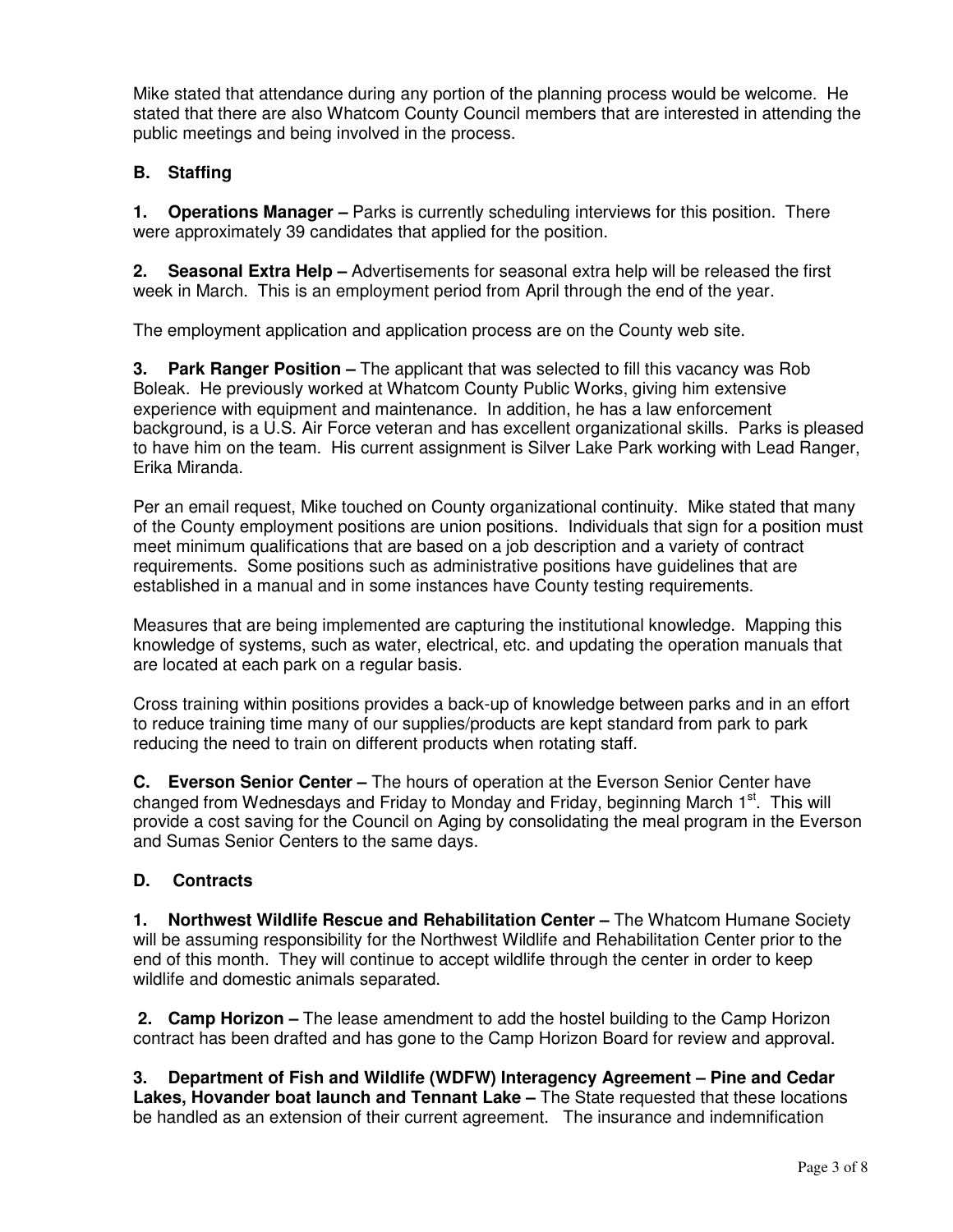language has been updated and approved by the County and the amendment has been sent to the State for approval.

**E. National Recreation Park Association (NRPA) Promotion –** As discussed in the December 2013 Commission meeting, Macy's is partnering with NRPA to participate as a local representative in a national park-promotion campaign. Samish Park has been selected by as a potential recipient site for a shopper / company matching donation program. Shoppers will be asked if they wish to donate \$1.00 to the campaign and Macys will match donations, dollar for dollar. That campaign will be running from March 7 – 31, 2014. The promotion package has not yet arrived from NRPA but is anticipated to arrive next week and will be distributed at the March, 2014 Commission meeting.

**F. Tennant Lake Vandalism –** This past Tuesday there was an incident of attempted break-in at the Tennant Lake Interpretive Center building. The incident was called in by the upstairs apartment tenants when a window was broken. By the time law enforcement arrived the individual had left the scene. The officers tracked the person with their K-9 unit and arrested him.

**G. Maple Falls Elementary School Site –** Council approved moving forward with obtaining an appraisal on the site. An appraiser will be selected and a contract for an appraisal will be drafted.

# **V. OPERATIONS – MICHAEL MCFARLANE**

 **A. Silver Lake Park Cabins –** Work at the Silver Lake Park Cabins is wrapping up. The final part of the project is the installation of fans on three of the new propane fireplaces. There were complaints that the stoves were not providing enough heat throughout the cabin. The addition of the fans along with new insulation and windows should take care of any heating problems.

## **VI. DESIGN & DEVELOPMENT REPORT – ROD LAMB**

**A. Lighthouse Marine Park Dock Renovation –** The in-water marine work window is currently closed so work has temporarily ceased on this project. The in-water work will begin again after July 15, 2014.

During the closed work window all upland improvements were completed.

Completing the permitting process and final approval of the deck specifications is pending the engineer design drawings from the dock manufacturer.

**B.** Hovander Trail – Parks is currently working with the Whatcom Conservation District to prepare the trail for the mitigation planting. The planting will be a volunteer effort coordinated by the Conservation District and the Nooksack Salmon Enhancement Association. There will be a community volunteer effort on April 19th.

The final portion of this project will be the installation of trail signage and an information kiosk. It is anticipated that this will be completed by the end of February, 2014.

**C. Lookout Mountain Trailhead –** The water pressure issue that was discussed at previous meetings has been resolved.

A new generator has been installed that will provide backup power for the restroom in the case of a power outage.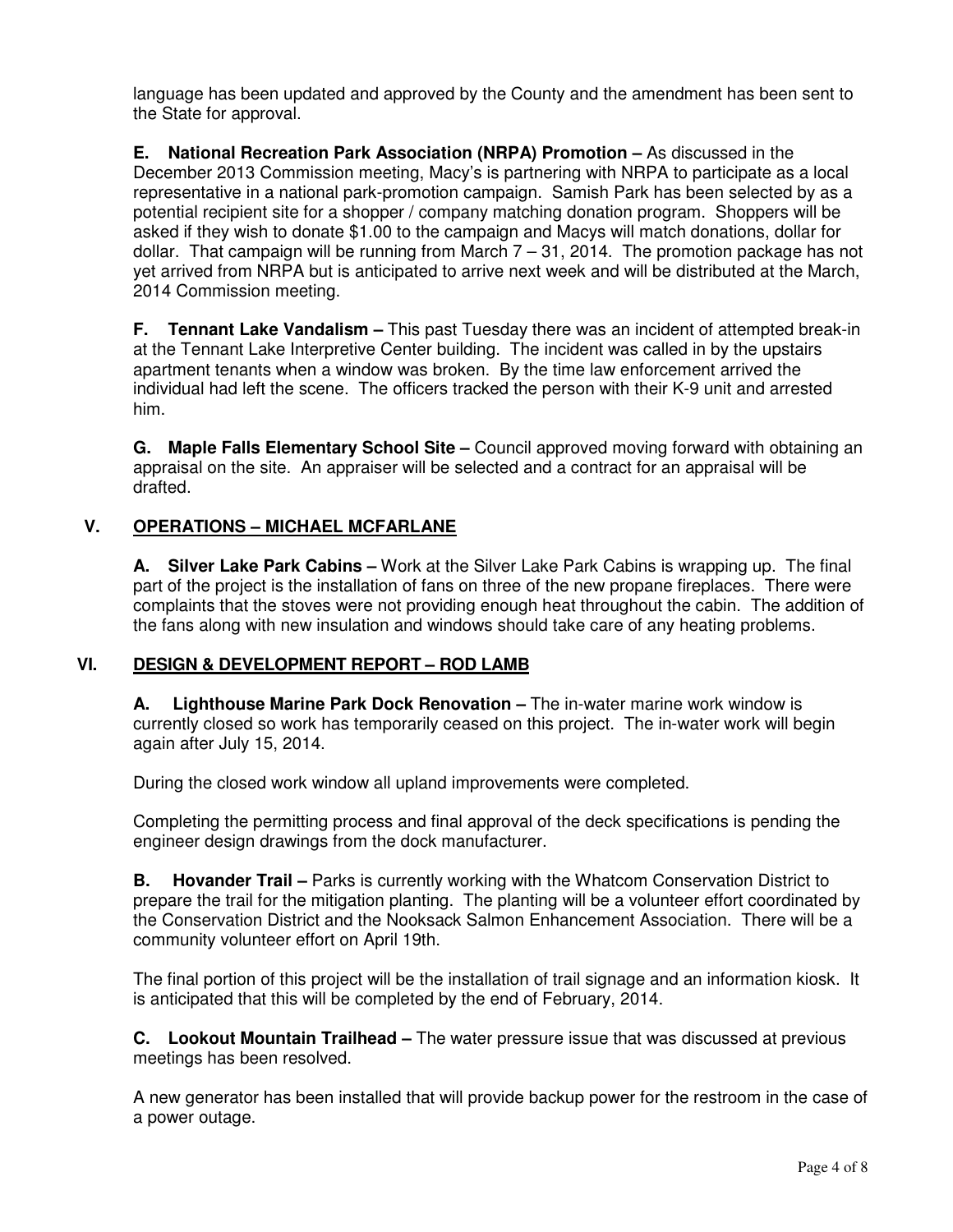An information kiosk is being built by the Parks Maintenance crew and should be installed by the end of February, 2014.

**D. South Fork Park –** A request for qualifications was released for civil engineering services to construct the South Fork Park access. Out of 10 applications received, Reichhardt & Ebe Engineering has been selected to be the best fit to provide these services. Meetings with the contractor were held to discuss the project scope and evaluate the opportunities and constraints of the project.

This access will provide an road & parking lot for South Fork Park.

**E. Nesset Farm Building Restoration –** This project that was shelved last summer due to time constraints but has now been placed back on schedule.

Meetings were held with Russ Pfeiffer-Hoyt of the Nesset Foundation and the structural engineer to discuss modifications to and completion of the design drawings. Once this is completed the final drawings will be the basis to release a request for qualifications.

The scope of work will include the foundation restoration, a new roof and new siding. This will stabilize the building and prevent any additional degradation of the structures.

The target to begin the work is summer 2014.

**F. Silver Lake Road & Electrical Improvements –** Meetings were held with Whatcom Builders to discuss the possible strategies and designs to improve the roads at Silver Lake Park in the most cost effective manner keeping in mind any future road disturbance that may be required for upcoming electrical improvements.

Whatcom Builders suggested that rather than putting down new roads now it would be better to pulverize existing degraded asphalt. This would create a gravel camp road in the interim and then plan to pave them over time as funding for the electrical upgrades allows.

## **VII. UNFINISHED BUSINESS**

**A. Multi-use Trail Etiquette and Safety –** Mike provided a photocopy example of a multi-use trail sign that indicates a yield pattern for multi-use trails users.

Trail courtesy is an issue that continues to be a struggle on the multi-use trails, more so on some trails that accommodate high speed bicyclists and trails that have higher usage.

As the planning process for the trail portions of the park moves forward, these concerns will be addressed with signage, traffic direction and trail routes.

There was a suggestion that when the discussion of signage is on the table that reminder signage for bicyclists to ring a bell or make some audio response prior to passing be considered.

Also discussed was the need for continued education among all trail users to be considerate of one another.

**B. Comprehensive Parks, Recreation & Open Space Plan (CPROSP) –** Mike announced that the CPROSP is now posted on the Whatcom County Parks and Recreation web site.

The first Public Open House meeting will be held March 6<sup>th</sup> from 6-8 PM at the Bellingham Senior Activity Center, 315 Halleck Street, Bellingham. This will provide an opportunity to meet staff, solicit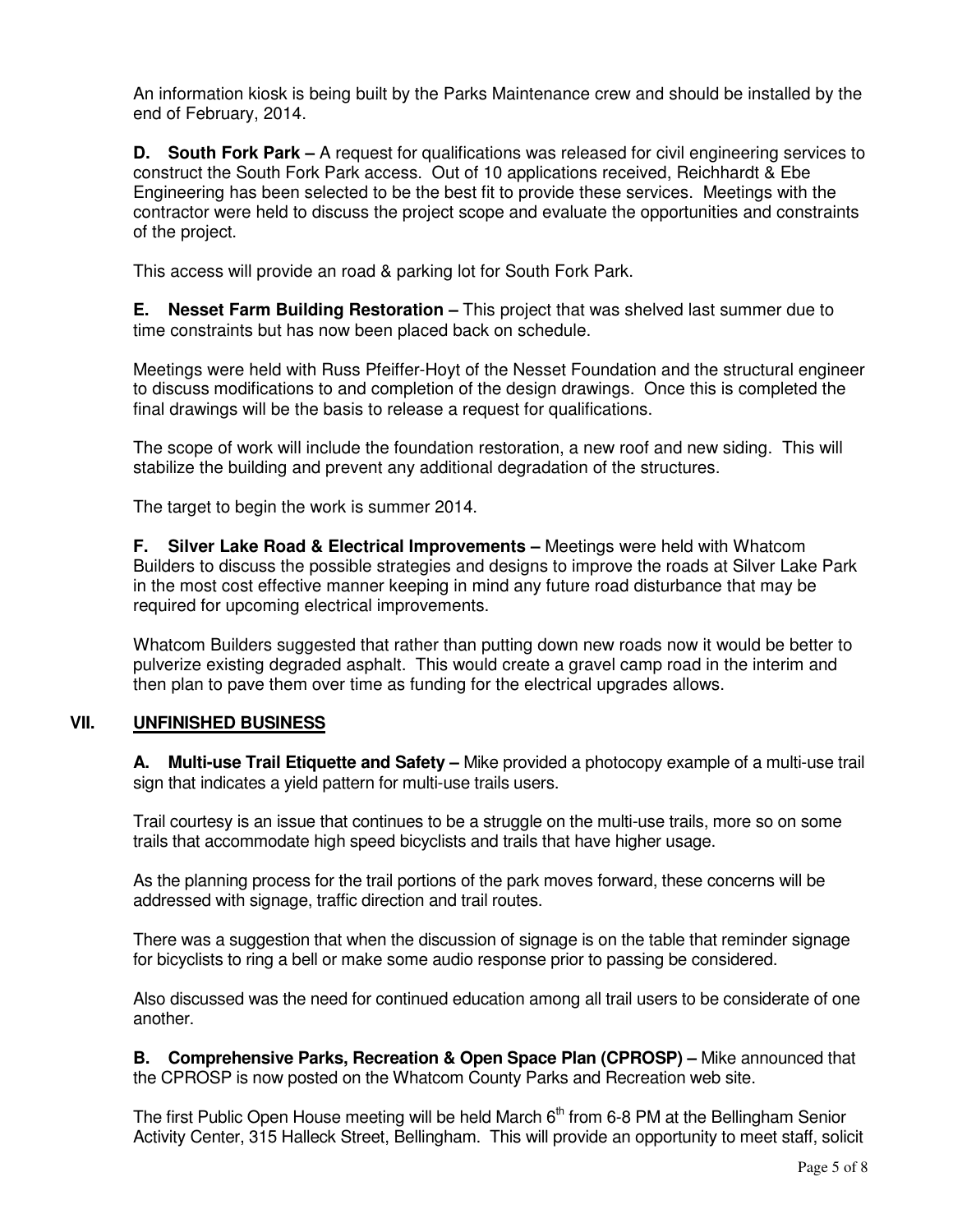comments, answer questions. There will be a mini-slide presentation on previous accomplishments and an update on the plan's components.

#### **ACTION: Park staff to send the Commission members a reminder notice regarding the CPROSP Public Open House Meetings.**

Tuesday, March 11, 2014 there will be a County Council work session to obtain input from Council for additions and/or changes to the Plan. It will also provide Council with a question and answer period.

Mike discussed the relationship of the CPROSP to the overall County Comprehensive plan and the direct uses for the Parks' plan.

The Chair recognized Gordon Rogers. Gordon asked Mike if he had a sense of whether or not the newly appointed council members have a change in expectations for the Parks Department or are they similar to those that have been established in past years.

Mike stated that in general Council is very supportive of parks and trails and that there are many initiatives on the table for park acquisitions and trail development. It is his belief that it will take some time for the new council members to sort through all the information and form an agenda for parks.

Mike stated that he has had conversations with several Council members to explain the current status of some of the immediate plans, where the Parks Department needs to proceed and answered many good questions regarding the history in terms of what works and what doesn't based on his experience. It is felt that the CPROSP will be an excellent tool for County Council to educate themselves on the direction that the Parks Department is going.

He feel that at this point there has not been enough time gone by since the new members took office to really get into any in-depth conversations or work sessions on park issues. However, because the Council will need to approve the CPROSP and that a new budget will need to be discussed that there will soon be an increase in conversations regarding park issues, projects and capital improvement plans.

**C. Acquisition Ranking –** Mike provided and compilation of the Commission's returned ranking documents. He discussed how he compiled the information and explained that there were some properties/projects that when all the numbers were considered some sites were tied and therefore received the same ranking number.

There was a question regarding the omission of a ranking number on Property/Project #11. Mike stated that one Commission member did not provide a ranking for this property and that threw the numbers off giving the property an out of proportion ranking.

Mike reiterated that this is simply a tool for the County Executive who asked for the ranking to get a general idea of the Commission's proprieties for acquisition. Mike stated that this information will work very well for that purpose.

### **VIII. NEW BUSINESS**

**A. Proposed Park Acquisitions – Birch Bay –** The Chair recognized Mike. He discussed the history of Parcel A which is the Voigt property that was brought before the Commission in 2013.

He discussed that a community committee along with other interested entities brought a request before the County Executive and some of the Council members to acquire the Voigt property.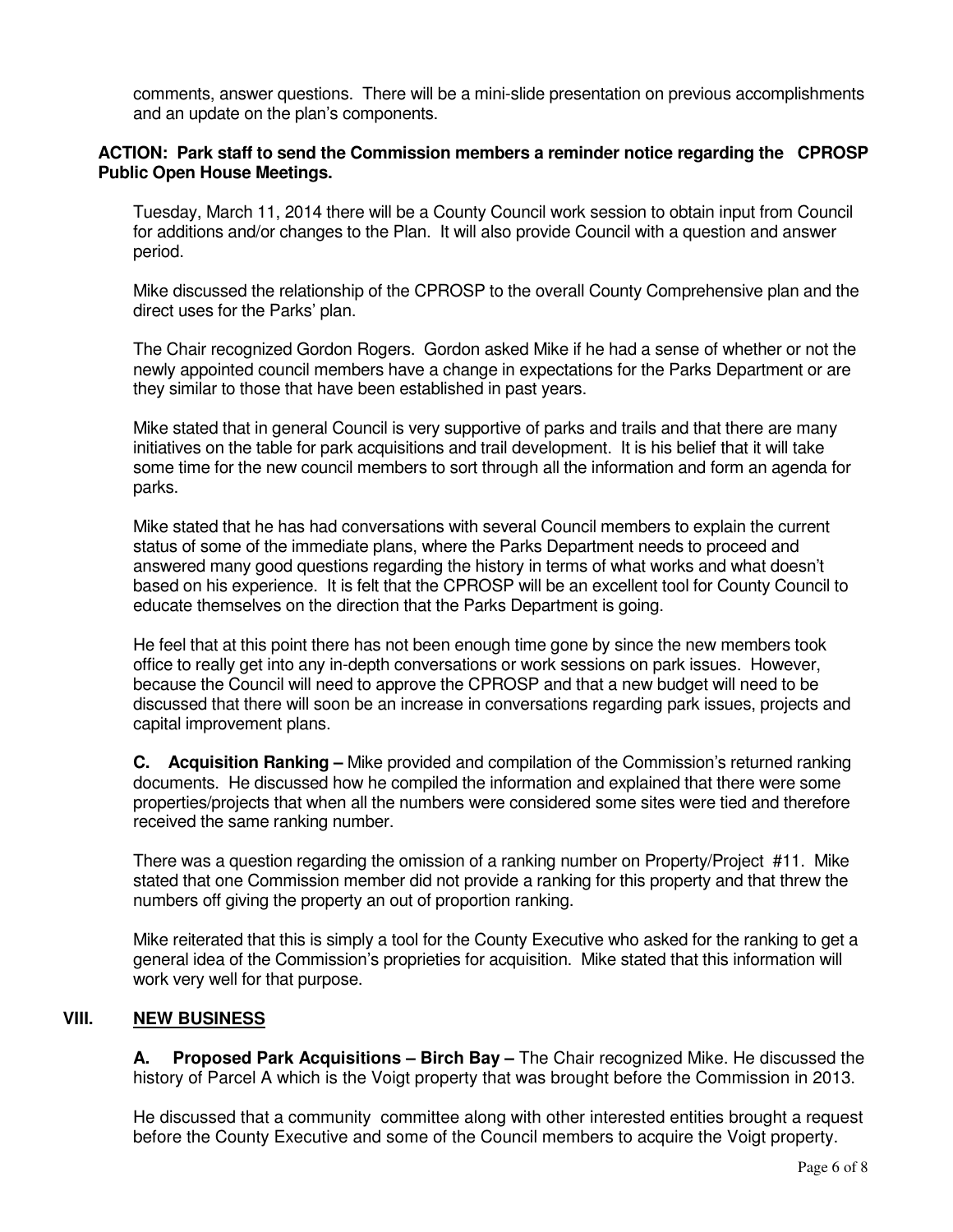The message from the County Executive at that time regarding acquisition of this property was that because the County is previously committed to a rather substantial Public Works project to provide a walkway/bike path in Birch Bay that the community would need to provide the majority of means for this acquisition. As a result, and because there has been no directive from the County Executive, the Parks Department has not proceeded with this acquisition in Birch Bay.

Mike discussed that prior to the Voigt property there was property available around the golf course. The property was brought to the attention of the County Executive and some of the council members that were in office at that time, and it was indicated by the Executive that because it was a high priority in the Birch Bay community, the County would support buying a parcel of this property for a public restroom and some limited parking on the water front side. When the property came up for bid it was at a price higher that the County could bid and was sold to another entity.

In the interim the Birch Bay community formed a committee to discuss avenues for acquiring properties for a community based park and commenced with the planning process. This planning process is on the web and if interested Mike can provide that web site address.

The overall priority for the community is to provide public restrooms in this area. It was pointed out at that time that there was not just the acquisition to consider but also development of the property and long term maintenance, which would include keeping the restrooms clean and could require several visits a day during the summer season. The final message that went back to the community was that they would need to acquire the property in this area and operate it.

Mike discussed that at this time there are two parcels in this area that are available. Both parcels have potential beyond public restrooms and both could provide good sites for a community park.

After additional research Executive Louws stated that the County may be interested in a parcel to accommodate a public restroom. However at this time the County is not actively pursuing either property, even though there is a desire among different factions in the community to have the County acquire and develop a parcel in the area.

Mr. Alesse was recognized. He requested that during any decision making process the Parks Department may go through the factors to consider would be which property would provide the best value and long term benefits for the community.

Mr. Skinner was recognized and pointed out that this property would not only provide room for parking and restrooms it would also provide an area for a park.

It was discussed that there is already a large State park in the Birch Bay area that provides beach access. That in the Birch Bay area, Whatcom County Parks has Bay Horizon Park which is underdeveloped but has a lot of potential, Sunset Farm, which has developed primarily as an equestrian facility through demand but it is also a public park and can be used for other activities.

In addition there is Bay Crest Trail that could be extend, the Broadway access that recently had some development, the Jackson access and Cottonwood Beach which provides a parking area for beach access, as well as a number of Public Works road ends also providing beach access.

In terms of restrooms, there is the restroom building at the end of Alder Road that is maintained by the Haven Condominium Association but could be maintained by the County to keep it open year round, if desired.